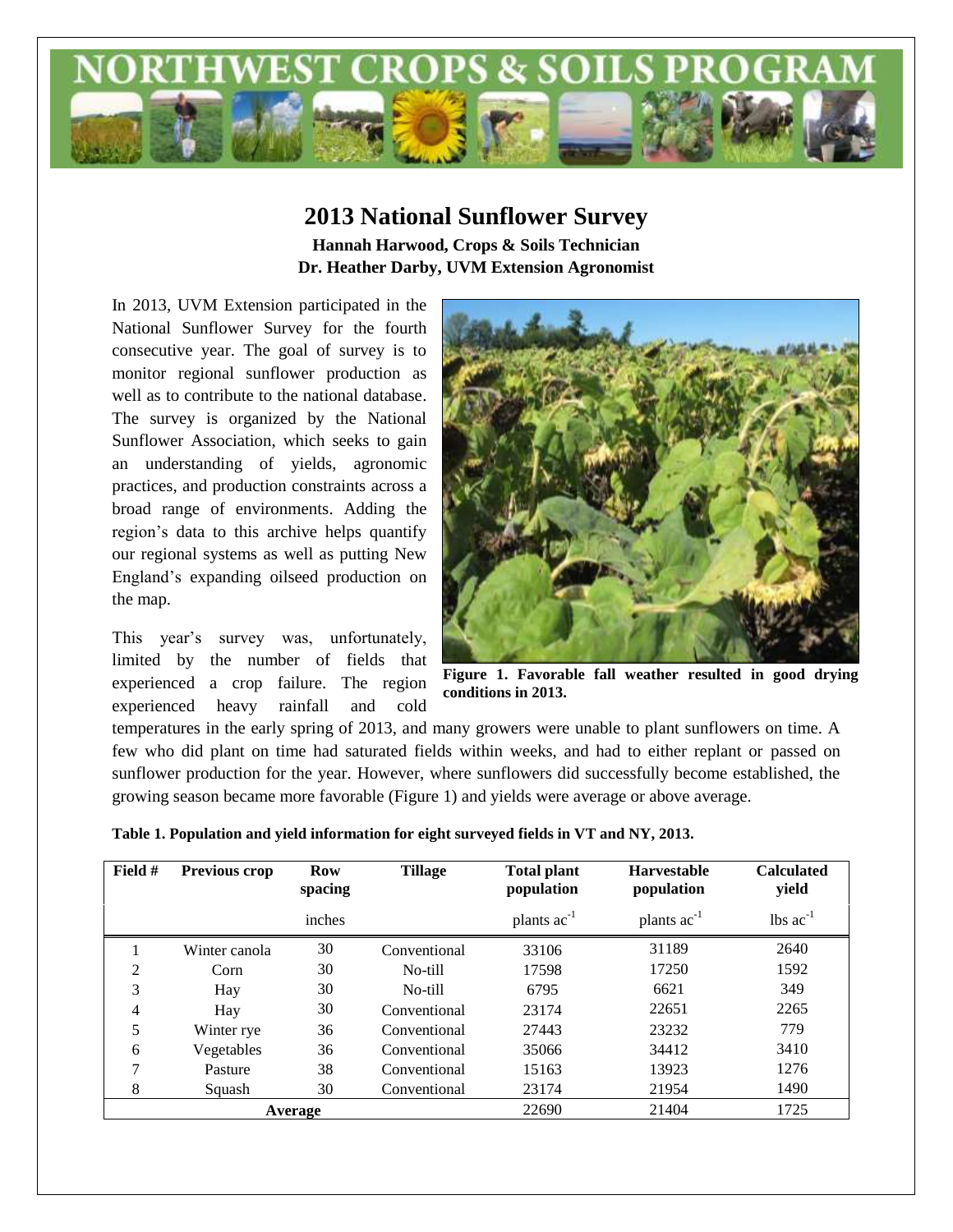All of the fields surveyed in Vermont and New York were in oilseed sunflowers, and all were categorized as dryland production as opposed to irrigated. Six out of eight (75%) of the fields were managed with conventional tillage (Table 1). Most of the growers were producing sunflower oil for fuel, but many were interested in the meal for livestock feed, and at least two growers were producing culinary sunflower oil as a value-added product.

In the sunflower survey, seed yields are calculated by estimating the harvestable population, tallying disease incidence, sunflower head size, seed size, bird damage, and the overall percentage of "good seed." This allows for an estimated yield before the crop is harvested. Although the actual yield may differ slightly, and accuracy can depend on the amount of time between surveying and harvest, the estimated yield is a good indicator of harvest yield.

The discrepancy between plant population and estimated yield can be used to evaluate the percentage of plants that are not harvestable—often due to pest pressures such as birds, disease, and insects. This is a useful indicator of some of the challenges facing sunflower growers between planting and harvest. While Vermont's average 2013 seed yield (1725 lbs per acre) is remarkably close to the national average (1733 lbs per acre), our state's plant population is the highest of all regions surveyed (Figure 2). This indicates that some of the management issues that challenge Vermont growers are unique, or more severe, than in other regions. In other words, Vermont growers plant more sunflowers but end up with the same seed yield as other sunflower-producing states and provinces.



**Figure 2. Plant population and seed yield by state/province, 2013 National Sunflower Survey.**

As part of the National Sunflower Survey, the first and second most yield-limiting factors for each field are identified. The eight fields surveyed in Vermont and New York had a wide range of yield-limiting factors, but deer pressure, uneven plant growth, and weed competition were the most problematic issues. While the national results indicate that the most yield-limiting factor on a field-by-field basis was "plant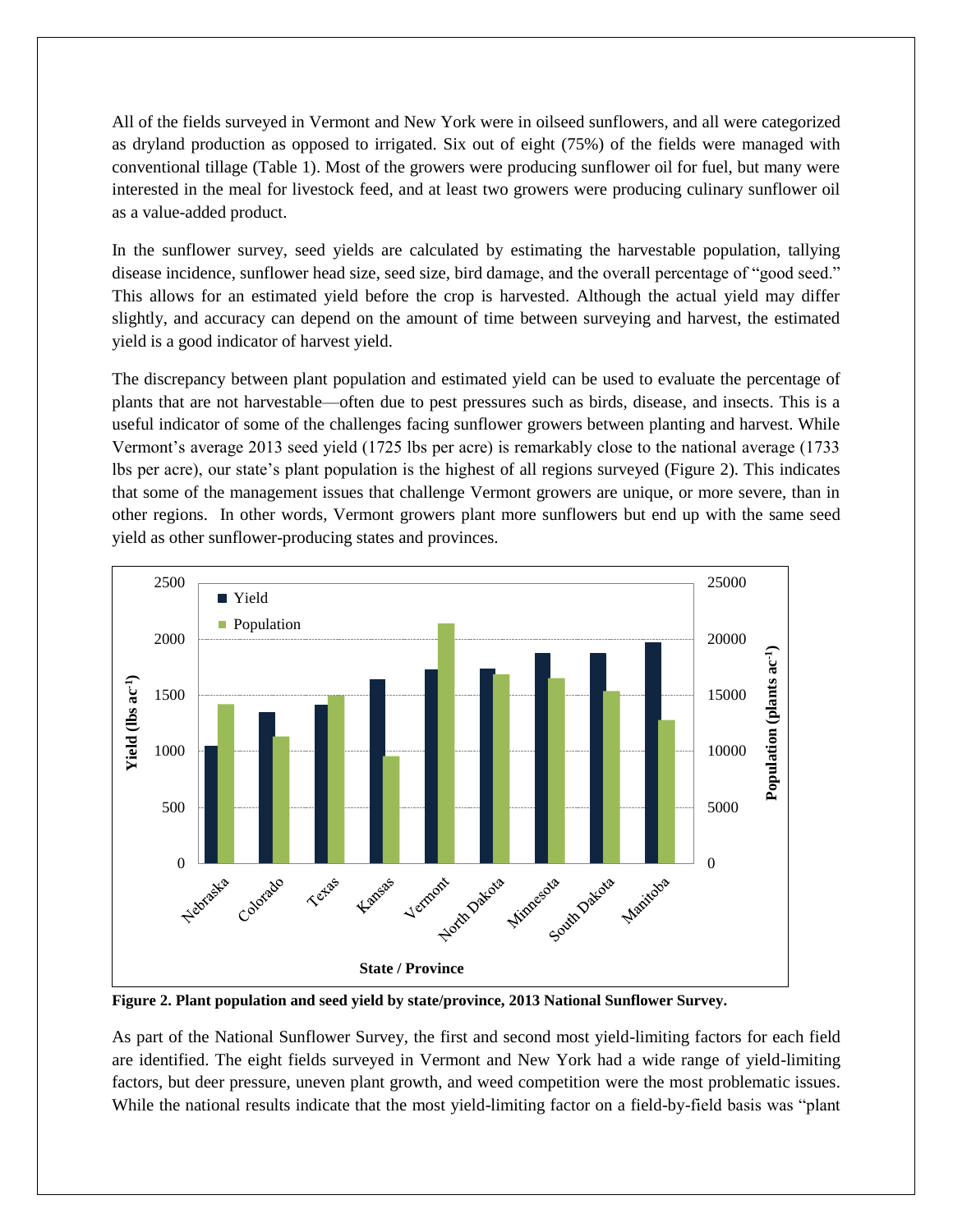

spacing within the row," the challenges facing growers in the Northeast seemed to be more pest-related. Seed yields are linked to the agronomic challenges in each surveyed field (Figure 3).

**Figure 3. Average seed yield as impacted by predominant yield-limiting factors, 2013. White labels indicate the number of fields with a particular top yield-limiting factor.**

Deer damage seems to be a unique problem for growers in the Northeast. Particularly in remote fields, deer often work the edges of a stand of sunflowers and nibble the heads off completely or cause deformation of the sunflower head by eating large chunks (Figure 4). This decreases seed yields and can quickly eliminate the yield potential of a plant at the very beginning of the growing season. Sunflower producers in the Northeast have limited options, particularly due to the high cost and permanence of effective fencing. Installing fence around particular fields can minimize crop rotation opportunities, and crop rotation is an essential strategy in the reduction of disease, weed, and insect pests. Growers in other states tend to plant much larger fields, so seed damage from vertebrates like deer and birds (which damaged seeds in 75% of the fields this year) are more easily absorbed by the scale of the operation.



**Figure 4. Deer damage was the top yield-limiting factor in two Vermont fields in 2013.**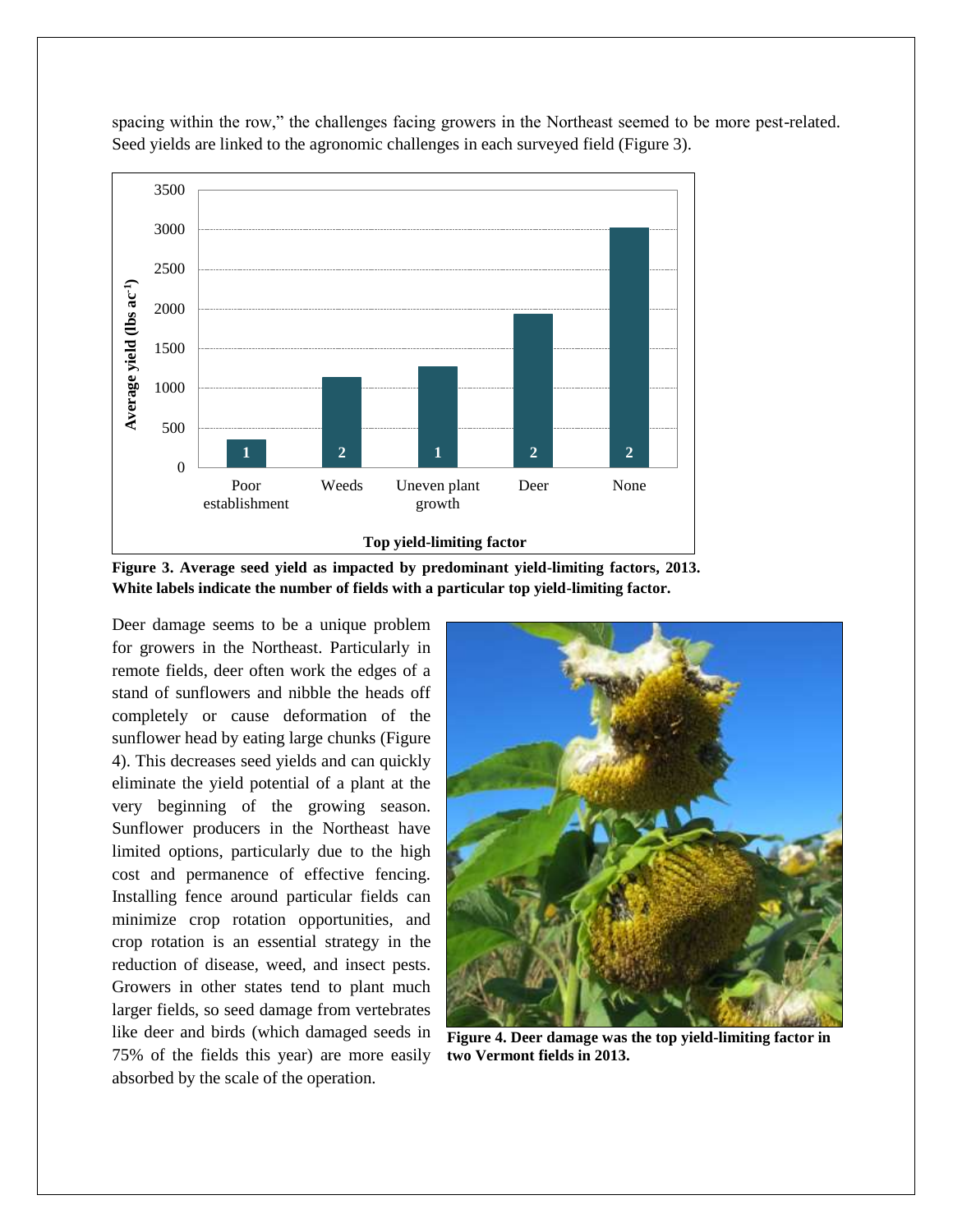Insect damage is assessed in a North Dakota State University (NDSU) lab by examining 100 seeds from a subsample of each field. In general, there was seed-boring insect damage in most of the fields, but the actual severity of the damage was minimal (Table 2). Interestingly, in 2013, a majority of the VT and NY fields surveyed had seed weevil (*Smicronyx*) damage, though actual severity was minimal. Banded sunflower moth (*Cochylis hospes*), a prevalent pest in the past, was evident in half of the surveyed fields. Sunflower moth (*Homoeosoma electellum*) damage was found in only 12.5% of fields, with 1.0% of seeds damaged.

| <b>Insect pest</b>    | <b>Fields with</b> | <b>Seeds with</b> |  |
|-----------------------|--------------------|-------------------|--|
|                       | damage $(\% )$     | damage $(\% )$    |  |
| Seed weevil           | 62.5               | 1.0               |  |
| Banded sunflower moth | 50.0               | 4.4               |  |
| Sunflower moth        | 12.5               | 10                |  |

**Table 2. Insect pests in VT and NY samples, assessed in NDSU laboratory, 2013.**

Overall, the 2013 sunflower survey was encouraging. While crop failures plagued many growers, 2013 yields are a bit higher than 2012—1725 lbs per acre, in comparison to last year's 1296 lbs per acre (Figure 5). In addition, the discrepancy between total population and harvestable population (those plants that are not too negatively impacted by disease, lodging, etc. to be harvested for seed) has narrowed in the past three years, indicating that improving management practices may have helped minimize the number of unharvestable plants.



**Figure 5. Vermont sunflower population and calculated yield over three years, 2011-2013. Labels indicate seed yield calculated during each year's sunflower survey.**